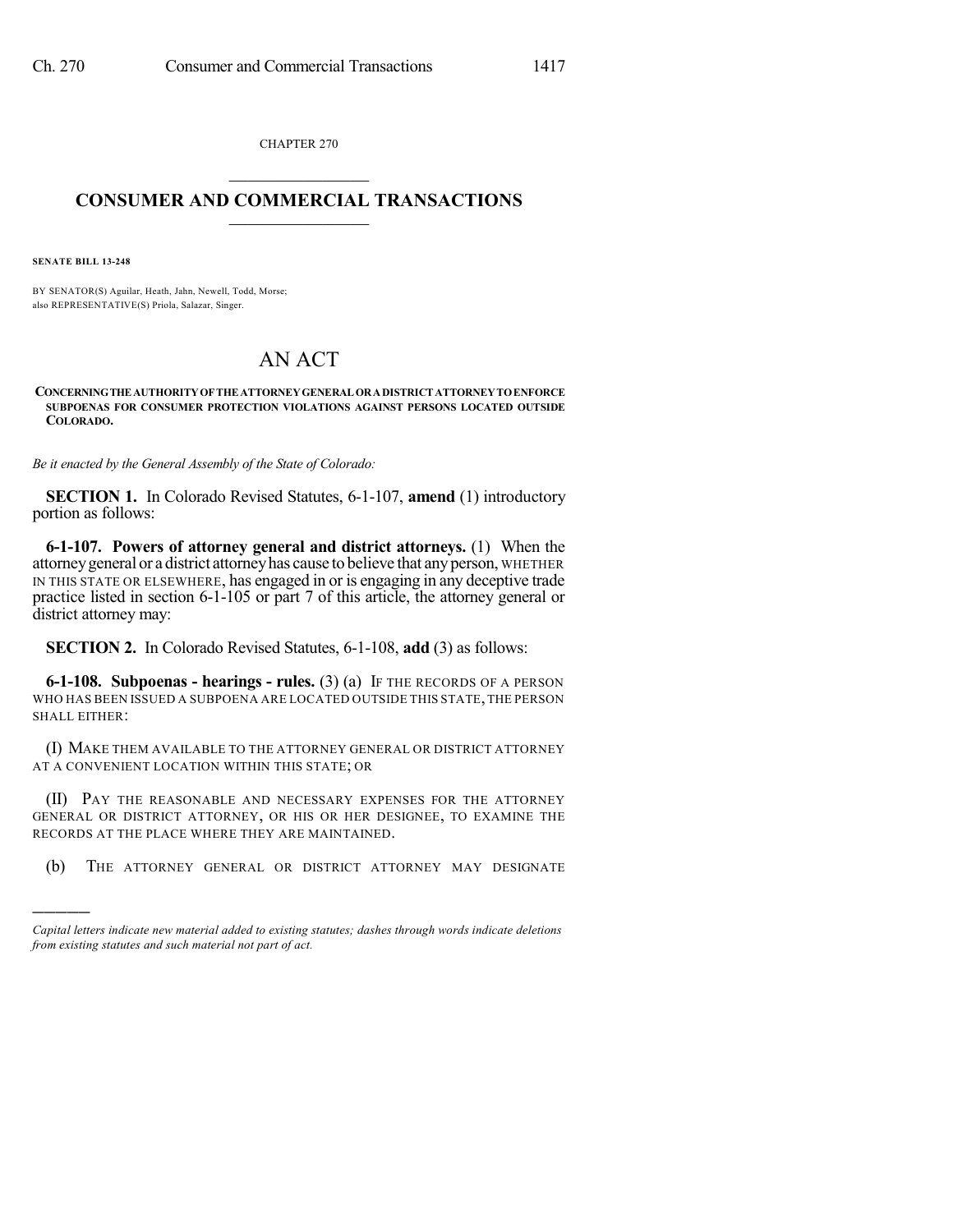REPRESENTATIVES,INCLUDING COMPARABLE OFFICIALS OF THE STATE IN WHICH THE RECORDS ARE LOCATED, TO INSPECT THE RECORDS ON BEHALF OF THE ATTORNEY GENERAL OR DISTRICT ATTORNEY.

**SECTION 3.** In Colorado Revised Statutes, 5-9.5-107, **amend** (1)(c) as follows:

**5-9.5-107. Enforcement-investigation - penalties.**(1) The administratorshall enforce this article. To carry out this responsibility, the administrator is authorized to:

(c) Make investigations; issue subpoenas to require the attendance of witnesses or the production of documents, WHICH SUBPOENAS MAY BE ISSUED TO ANY PERSONS, WHETHER LOCATED IN THIS STATE OR ELSEWHERE, WHO HAVE ENGAGED IN OR ARE ENGAGING IN ANY VIOLATION OF THIS ARTICLE; administer oaths; and conduct hearings in aid of any investigation or inquiry necessary to administer the provisions of this article; AND APPLY TO THE APPROPRIATE COURT FOR AN APPROPRIATE ORDER TO EFFECT THE PURPOSES OF THIS ARTICLE.

**SECTION 4.** In Colorado Revised Statutes, 5-10-801, **amend** (1) as follows:

**5-10-801. Administrator responsibility.**(1) The administratorshall enforce this article. To carry out this responsibility, the administrator shall be authorized to:

(a) Receive and act on complaints, take action designed to obtain voluntary compliance with this article, or commence proceedings on the administrator's own initiative;

(b) Issue and enforce cease and desist or other administrative enforcement orders in the same manner as set forth in section 5-6-109;

(c) MAKE INVESTIGATIONS; ISSUE SUBPOENAS TO REQUIRE THE ATTENDANCE OF WITNESSES OR THE PRODUCTION OF DOCUMENTS,WHICH SUBPOENAS MAY BE ISSUED TO ANY PERSON, WHETHER LOCATED IN THIS STATE OR ELSEWHERE, WHO HAS ENGAGED IN OR IS ENGAGING IN ANY VIOLATION OF THIS ARTICLE; ADMINISTER OATHS;CONDUCT HEARINGS IN AID OF ANY INVESTIGATION OR INQUIRY NECESSARY TO ADMINISTER THE PROVISIONS OF THIS ARTICLE; AND APPLY TO THE APPROPRIATE COURT FOR AN APPROPRIATE ORDER TO EFFECT THE PURPOSES OF THIS ARTICLE;

 $\left(\frac{e}{c}\right)$  (d) Counsel persons and groups on their rights and duties under this article;

 $(d)$  (e) Establish programs for the education of consumers with respect to rental purchase agreement practices and problems;

 $(e)$  (f) Bring a civil action to restrain a person from violating this article and for other appropriate relief in the same manner as set forth in sections 5-6-111 to 5-6-114 and for a civil penalty of up to one thousand dollars per violation; and

 $(f(x))$  Use any of his enforcement powers to restrain or take other action against any person found to be making or enforcing rental purchase agreements which contain any unconscionable provisions or clauses.